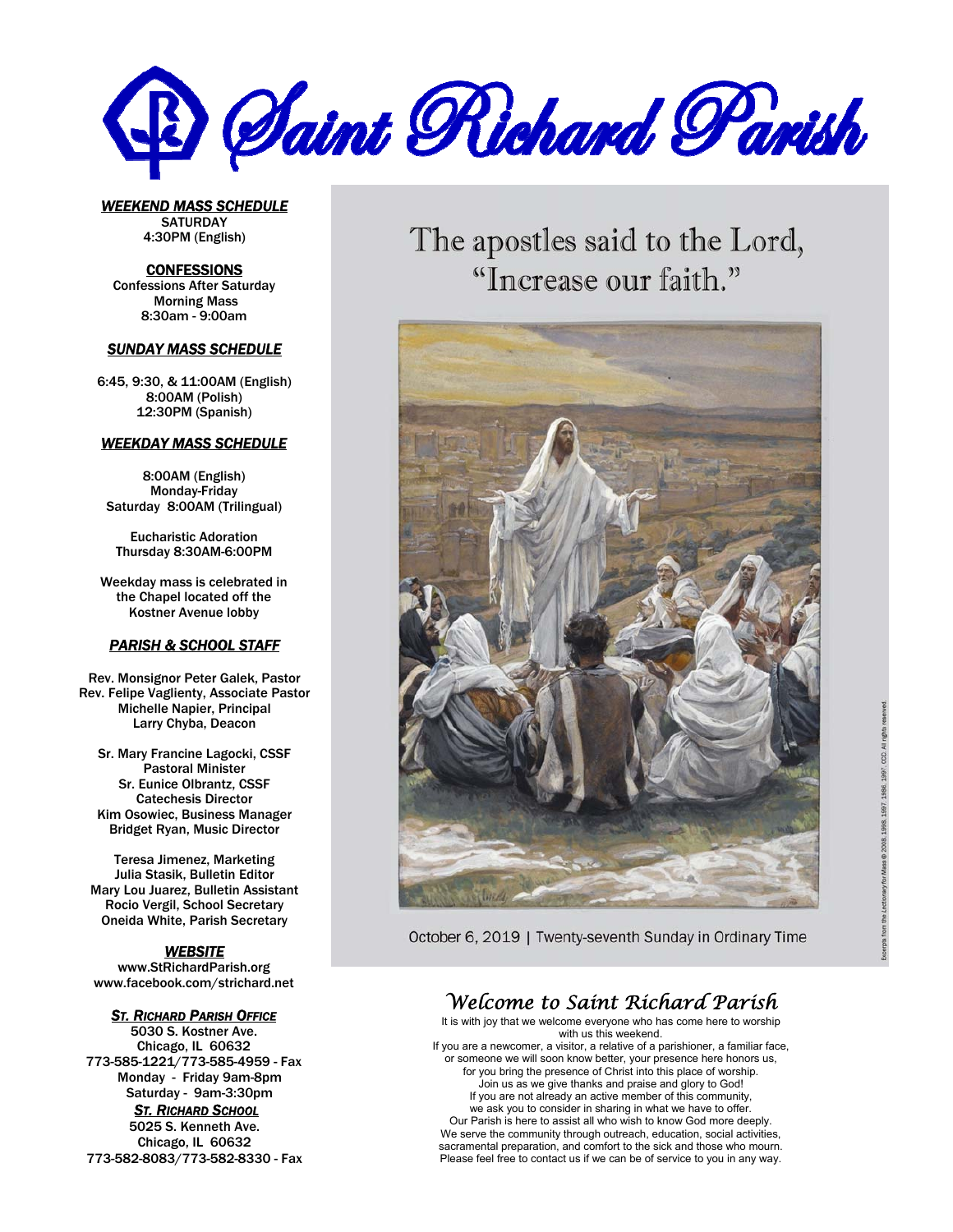#### **Mass Intentions for the Week Of October 7th - October 13th**

| Monday,<br>8:00AM<br>Tuesday,<br>8:00AM | October 7th<br>- Fernando Villalobos for Good Health<br>(Mother)<br><b>October 8th</b><br>† Antonio Lazarry, Sr. (Maria Lazarry)                                                                                                                        |
|-----------------------------------------|---------------------------------------------------------------------------------------------------------------------------------------------------------------------------------------------------------------------------------------------------------|
| 8:00AM                                  | <b>Wednesday, October 9th</b><br><b>† Ronald Riggio (Mother &amp; Dad)</b>                                                                                                                                                                              |
| 8:00AM                                  | Thursday, October 10th<br>† John & Irene Zdziarski (Family)                                                                                                                                                                                             |
| 8:30AM                                  | <b>EUCHARISTIC ADORATION UNTIL 6:00PM</b>                                                                                                                                                                                                               |
| Friday,<br>8:00AM                       | October 11th<br><b>† Joseph Turrise (Wife)</b>                                                                                                                                                                                                          |
| 8:30AM                                  | Saturday, October 12th<br>- Saint Richard Parishioners                                                                                                                                                                                                  |
| 4:30PM                                  | <b>†Mark Minonne In Loving Memory on his</b><br><b>Birthday (Joe Minonne)</b>                                                                                                                                                                           |
| Sunday,<br>6:45AM                       | October 13th<br><b>† Ronald Riggio (Mother &amp; Dad)</b>                                                                                                                                                                                               |
| 8:00AM                                  | <b>† Wieslaw Krol w dniu urodzin</b><br>† Jozef Maryniarczyk I Anna Jaronczyk<br>† Wladyslaw Kasza<br><b>† Wojciech Sarna</b><br><b>+ Maria Bukowska</b><br><b>† Zdzislaw Gardula</b><br>† Waclaw i Cecylia Borys (Family)<br><b>† Wiktoria Cirkosz</b> |
| 9:30AM                                  | † Concepcion B. Raval-In Loving Memory<br>(Angelita & Fam.)                                                                                                                                                                                             |
| 11:00AM                                 | † Mary Ellen Mara & Irene Toscano                                                                                                                                                                                                                       |
| 12:30PM                                 | † Baldena Garcia de 10 Anos de Fallecido                                                                                                                                                                                                                |

#### **Saturday Mass Time/Confession Time Change**

 The Saturday Mass time has been set back to its original time - **8:00am**. Thank you for your flexibility. We appreciate your feedback and hope this time works for everyone.

 The confession time will be on Saturday from 8:30am until 9:00am.

 Contact the parish office if you need to see a priest to make an appointment at 773-585-1221.

#### **IN OCTOBER, WE PRAY THE ROSARY W PAŹDZIERNIKU ODMAWIAMY RÓŻANIEC - EN OCTUBRE, REZAMOS EL ROSARIO**

 **Rosary** - seemingly just an ordinary prayer, a long and tedious prayer. However, this is not the case! The rosary is not just a prayer - it's a way of life! Praying the rosary, we give all our joys and sorrows all ours - to Mary's life. When we turn to her with confidence, we can be sure that she is interceding for us with her son, Jesus.

 The Rosary is therefore a prayer of entrustment that directs us through Mary to Jesus. It takes 25 minutes to say the entire rosary ... It is only 25 minutes out of 1440 - which we receive from God every day!

 You can write a lot about the power of the Rosary - but everyone must personally be convinced about it. Try to talk to Mary today holding a rosary.

 **We invite everyone who comes to our church to pray the rosary together before each Mass, on all Sundays in the month of October.** 

\*\*\*\*\*\*\*\*\*\*\*\*\*\*\*\*\*\*\*\*\*\*

 **Różaniec** – z pozoru to zwykła modlitwa. Modlitwa długa i nużąca. Tak jednak nie jest! Różaniec to nie jest zwykła modlitwa – to sposób na życie!

 Odmawiając różaniec oddajemy wszystkie nasze radości i smutki – całe nasze – życie Maryi. Gdy zwracamy się do Niej z ufnością, możemy być pewni, że Ona wstawia się za nami u Swego Syna – Jezusa.

 Różaniec jest zatem modlitwą zawierzenia, która kieruje nas przez Maryję do Jezusa. Odmówienie całej części różańca trwa 25 minut… To jedyne 25 minut z 1440 – które otrzymujemy od Boga każdego dnia!

 O mocy różańca można pisać wiele – jednak to każdy osobiście musi się o niej przekonać. Spróbuj może już dziś porozmawiać z Maryją trzymając w ręku różaniec.

 **Zapraszamy wszystkich ,którzy przychodzą do naszego Kościoła do wspólnego odmawiania różanca przed każdą Mszą św. we wszystkie Niedziele w miesiącu Października.** 

#### \*\*\*\*\*\*\*\*\*\*\*\*\*\*\*\*\*\*\*\*\*

 **Rosario** - aparentemente solo oración ordinaria. Oración larga y tediosa. Sin embargo, ¡este no es el caso! El rosario no es sólo una oración, ¡es una forma de vida!

 Al rezar el rosario, damos todas nuestras alegrías y penas, todas nuestras, a la vida de María. Cuando nos volvemos hacia ella con confianza, podemos estar seguros de que está intercediendo por nosotros con su hijo, Jesús. El Rosario es, por lo tanto, una oración de encomienda que nos dirige a través de María hacia Jesús. Se tarda 25 minutos en rezar el rosario completo... ¡Son solamente 25 minutos de los1440, que recibimos de Dios todos los días!

 Puedes escribir mucho sobre el poder del Rosario, pero todos deben convencerse personalmente. Intenta hablar con María hoy con un rosario en mano.

 **Invitamos a todos los que vienen a nuestra iglesia a rezar el rosario juntos, antes de cada misa, todos los domingos del mes de octubre.**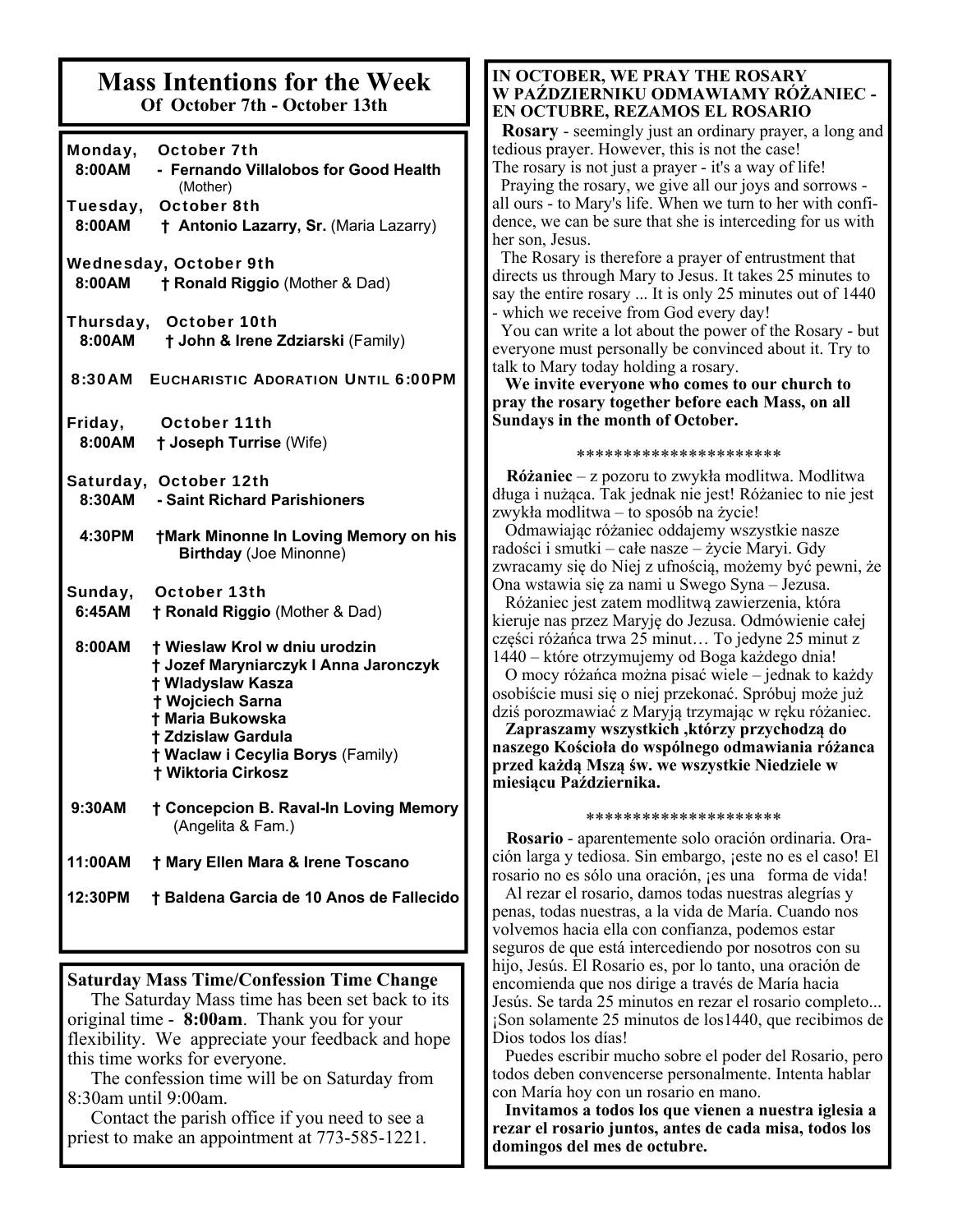# COMMUNITY

# **ARCHER HEIGHTS CIVIC ASSOCIATION MEETING**

The next meeting of the Civic Association will be held on **Wednesday**, October 9<sup>th</sup>, at Acero Veteran School, located at  $47<sup>th</sup>$  & Kildare at 7:30PM sharp.

We are honoring our Junior Citizens Award recipients from the five local grammar schools. A speaker for the evening will be announced at the meeting.

Also, our annual fundraiser raffle has begun and tickets have been sent out. If your needing additional tickets, see ticket chairperson at the meeting.

Come one, come all and bring a new member. Cake and coffee will be served following meeting.

# **ST. RICHARD GOLDEN AGERS MEETING**

The next meeting of St. Richard Golden Agers will be held on **Tuesday, October 8th** at 12:30 PM in the church hall.



Our hosts for this afternoon will be

Betty's table and they will be serving us delicious goodies to go along with our coffee. We will be playing bunco, which we have not done for

a long time so it should be a lot of fun!

Our fall raffle will be the first meeting in November, so if you have things that you would like to donate, you can bring them in at this time.

Only a few more meetings left and 2019 will be over so come and enjoy them with us. Hope to see you all there!



### **ST. RICHARD SUPER BINGO/ RAFFLE**

14  $\frac{1}{240}$  5175 The next Super Bingo/Raffle will be held 23376070 on Saturday, October 12th. Doors open at 5:30pm and games begin at 6:30pm.

Tickets are \$20 at the parish center in advance or the day of bingo at the door.

Come on out and enjoy some fun with family and friends and win some cool cash.



**With our deepest sympathy**  As a parish family we pray for those that have been called from this life into eternal life with Christ.

## **Florence Sienkowski**

Our prayers and thoughts are with the family.



#### **FOOTBALL MANIA HAS BEGUN! GOOD LUCK TICKET HOLDERS**

Tickets are still available in the parish office, so come on in and pick them up in single or 10/pack.

Bring to those football parties/sell to your family, friends, neighbors.

 **Tickets are only \$20 each**. Each game card contains 17 different 3-team combinations, each randomly generated ad randomly assigned to the 17 weeks of the 2019 pro football season.

 Each ticket has **11 chances to win weekly** and is good for 17 weeks during the football season!

## **There are no winners this week!**

**STEWARDSHIP -THE ACT OF GIVING**  God has taught us that we cannot love without giving of our time, talent and treasure. If we give ourselves to God and let the Lord use our talents to serve others, we will be amazed by the results. Not only will all our lives be changed but so will the lives of others.

| September 29th |                 | <b>Envelope</b> \$3,068.47         |
|----------------|-----------------|------------------------------------|
|                |                 | Loose \$1,376.00                   |
|                | <b>Children</b> | $\frac{\text{S}}{\text{S}}$ 226.00 |
|                | Total           | \$4,670.47                         |

**Newly Baptized** 



**Suleyka Cecilia Martinez** 

Proud Parents are: Mariano Michael Martinez and Skye Ramirez

Congratulations on this most blessed occasion!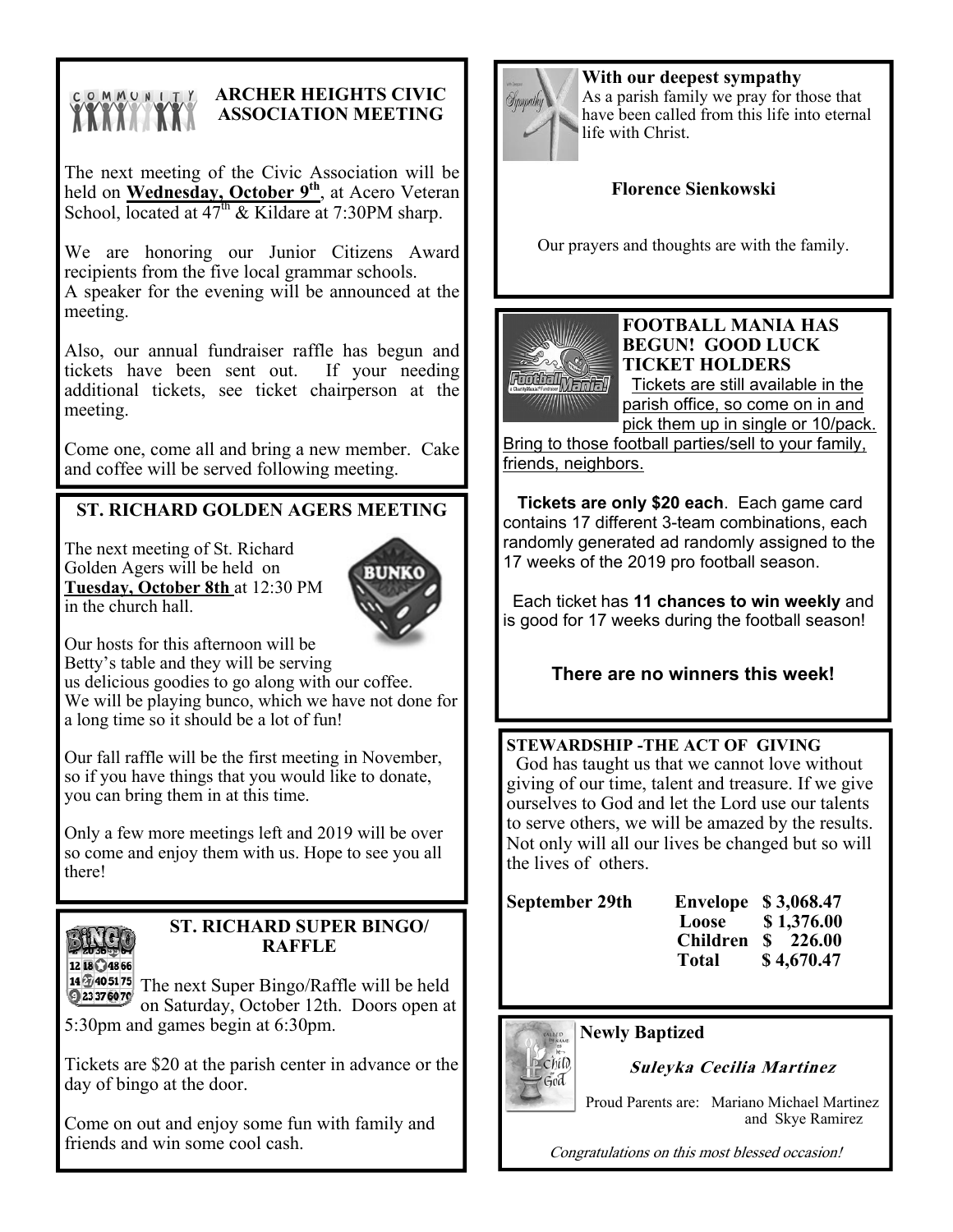# AROUND THE PARISH COMMUNITY



### **PRINCIPAL NAPIER'S CORNER**

 Many of our students have been coming to school missing multiple pieces of their uniform, wearing non-St.Richard sweatshirts, or wearing the wrong school shoes. The parent/student handbook was sent home earlier this year with expectations for the

school uniform. It is required that the students be in the proper uniform on the designated days. As a private school we require our students to be in uniform each day, unless there is a dress down day.

 The amount of tardies has decreased from last year to this year, however the same students are late every day. Students must be in school by 7:55a.m. each day or they are considered tardy. We have allowed an early drop off this year starting at 7:35a.m. to accommodate our working families. Morning assembly begins at 7:45 sharp. It is part of our school day and students need to be present. It is sad when we acknowledge someone's birthday, they get a shout out, or are on the bravo board and the child is not there.

 Starting October 1st we will be doing daily attendance and uniform checks in morning assembly at 7:55a.m. sharp. Each teacher will have a class list and take attendance as the kids come in. They will also check uniforms. The child will receive a dress code violation if they are not wearing the proper pieces of the uniform. Many of our students are deciding to wear gym shoes with the skirt/slacks and they are not acceptable. At 7:55a.m. I will call each classroom teacher by name and ask for # of students present/total for the class and # of students in proper uniform/ total for the class. For example: if 8th grade has 19/19 students present and if 19/19 are 100% in proper uniform they will get an "All here, All clear" shout out for the day and receive 1 point. Once a class reaches 15 points they will get a dress down for the next day. They will then start over again after their dress down. If a class does not have perfect attendance or uniform, they will not get a point for that day.

 I hope that this incentive will help encourage our students and families to be on time, in proper uniform, and present each and every day.



*Installation Mass of our Former Pastor, Rev. Kris Janczak Sat., October 19, 2019 with Bishop Alberto Rojas 5:00pm* 

 You are all invited to attend the Installation Mass of Fr. Kris as the new Pastor of St. Thomas of Villanova Parish in Palatine, IL, which will take place on Saturday, October 19th at the 5:00pm Mass. After Mass everyone is invited to a reception in the Rowley Activity Center (RAC) (gym). Kindly call the parish office if you plan to attend so that they can plan for the food **asap**.

 Location is: 1201 E. Anderson Drive, Palatine, IL 60074, 847-358-6999 www.stov.org



### **St. Richard Council of Catholic Women October Meeting**

 Please join the CCW as we honor Saint Therese, the "Little Flower" at an evening Mass on October 10, 2019, at 6:00pm in the church.

 St. Therese loved nature, and often used the imagery of nature to explain how the Divine Presence is everywhere, and how everything is connected in God's loving care and arms. Therese saw herself as "the Little Flower of Jesus" because she was just like the simple wild flowers in the forests and fields, unnoticed by the greater population, yet growing and giving glory to God. Her feast day was Monday, October 1st.

 Immediately after the Mass, Carol Gonzalez and the ladies of Guild 2 will serve light refreshments to reflect the theme of the "Fall Feast". All members are encouraged to attend this special tribute to St. Therese. Bring along a friend or two. New members are always welcome.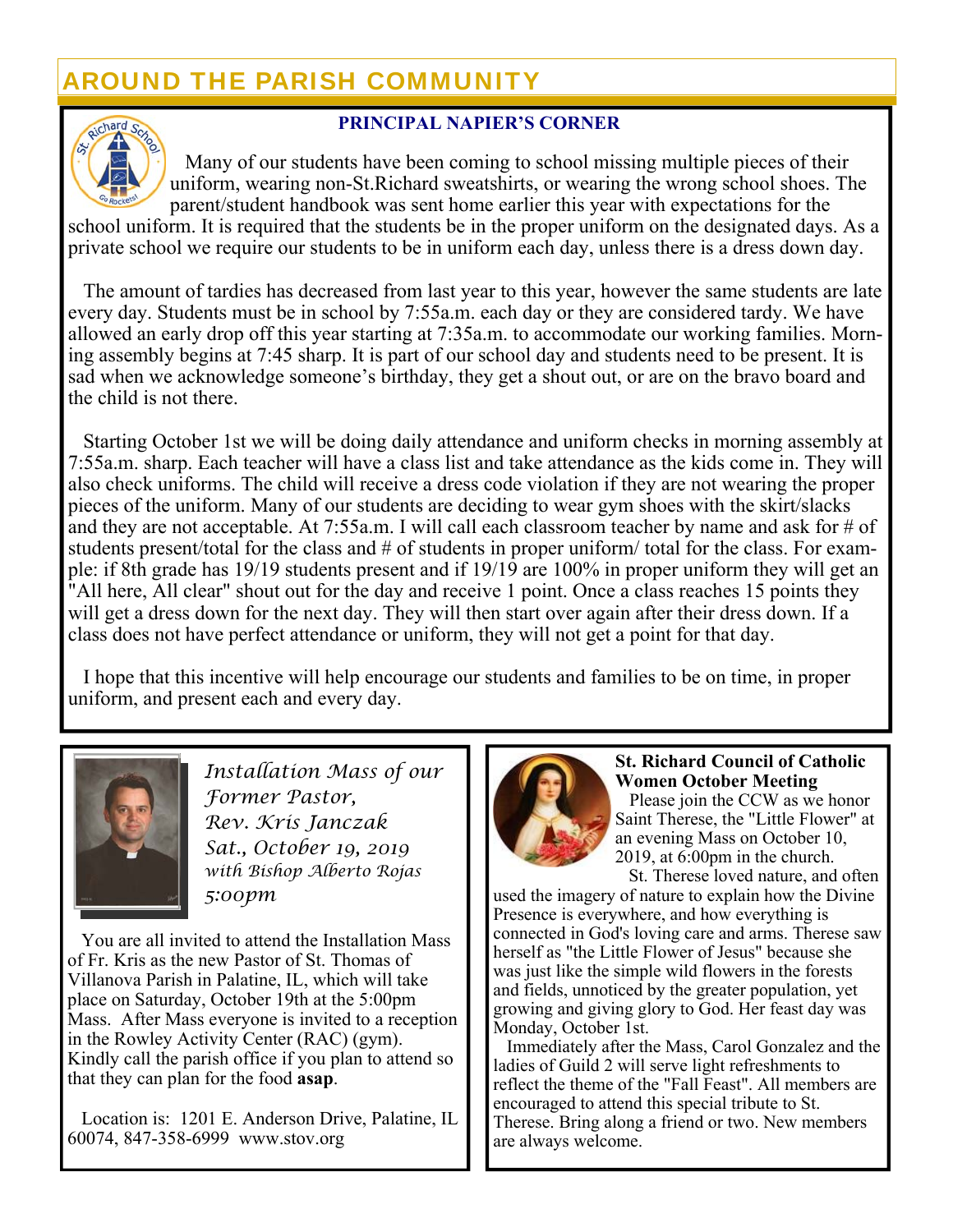# SUNDAY REFLECTIONS

 During today's Gospel Reading, we heard the apostles ask Jesus, "Increase our faith!" After explaining the power of faith that could move the mulberry tree, Jesus spoke of the slave. Why speak of the slave? Is there a connection here? Yes, there is!

 Our faith is increased by our works that are manifested by the power of the Holy Spirit! Faith is increased by serving others, not by being served. Faith is increased when we manifest our love towards others, our family, friends and strangers. When we isolate ourselves from the world, we lose our faith.

 Our faith increases when we grow in servitude. Why? Because in serving others, we become more in the likeness of Jesus who served when He washed the feet of His apostles. [Jn. 13:15] As we grow closer to Jesus in our daily personal relationship, we come to know His Divine Presence, His love, His mercy, etc... all of this leading towards unshakable faith.

 True faith is unselfish. Living faith is unselfish faith. It seeks to give rather than receive. It seeks to obey God, not "me, I and myself." Unselfish faith is humble, not full of pride. It admits that "We are worthless slaves; we have done only what we ought to have done."

 Today Let us ask ourselves, "Do I have unselfish faith that will draw me to the loving heart of Jesus?" Or, "Do I have a faith that places a barrier between Jesus and myself?" If there is a barrier that prevents you from growing in the love of Jesus, ask Jesus to remove it so you may blossom in your faith.

 As we continue with the celebration of the Holy Mass, let us remember those who are in need of the gift of faith so that they may grow in the love of Jesus.

Dzisiejsza liturgia przywołuje dwa istotne aspekty życia chrześcijańskiego, jakimi są wiara i służba. Bez wiary nie można podobać się Bogu ani być zbawionym. O wiarę trzeba się nieustannie modlić. Przykład takiej modlitwy odnajdujemy w dzisiejszej Ewangelii. Apostołowie prosili Chrystusa: Przymnóż nam wiary. Widząc cuda, które czynił, słuchając Jego słów, a nade wszystko, przypatrując się Jego zjednoczeniu z Ojcem na modlitwie, czuli, że własnymi siłami nie są w stanie pojąć Bożych tajemnic. Panie, przymnóż nam wiary — to jedna z najprostszych, ale zarazem najważniejszych modlitw Kościoła. Tymczasem wielu chrześcijan, prosząc Boga o zdrowie czy pomyślne załatwienie trudnych spraw, zapomina o wierze, traktując ją jako coś oczywistego, raz zdobytego na wieki. Dar wiary, który otrzymaliśmy na chrzcie św. trzeba nieustannie pomnażać. Gdybyśmy mieli wiarę jak ziarnko gorczycy, przenosiłaby ona góry i przesadzała potężne stare drzewa, czyli czyniłaby to, co po ludzku wydaje się niemożliwe.

 Wiara jest niewidoczna. Nie można jej zobaczyć ani zmierzyć. Nie ma też duchowego amperomierza, który badałby jej natężenie. Wiarę poznajemy po owocach. Dlatego Jezus łączy naukę o wierze z zachętą do kształtowania w sobie postawy sługi, który kieruje się bezinteresowną miłością. Dobrze wyraziła tę prawdę św. Katarzyna ze Sieny, pisząc: Miłość jest jak służąca, która myje w kuchni brudne naczynia".

 En todos estos casos el Seńor parece exhortarnos a no fiarnos de las apariencias, o quizá más aún: a desconfiar de lo que aparece y buscar el estilo y el plan de Dios en aquello que no aparece, en lo que no se impone por sí mismo ni se hace propaganda a sí mismo. Asumir la "lógica del grano de mostaza", entonces, es todo un programa de vida: es pensar que Dios puede decir sus mejores discursos por boca de los que juzgamos torpes, inútiles o poco listos; es amar lo sencillo, lo sobrio y lo discreto, y desconfiar de lo ampuloso, lo prepotente o lo deslumbrante; es cuidar la vida frágil: la del embrión, la del agonizante, la del emigrante; es adorar con las cosas elementales y con la gente que no cuenta; es creer con fe viva que en la Eucaristía está Él.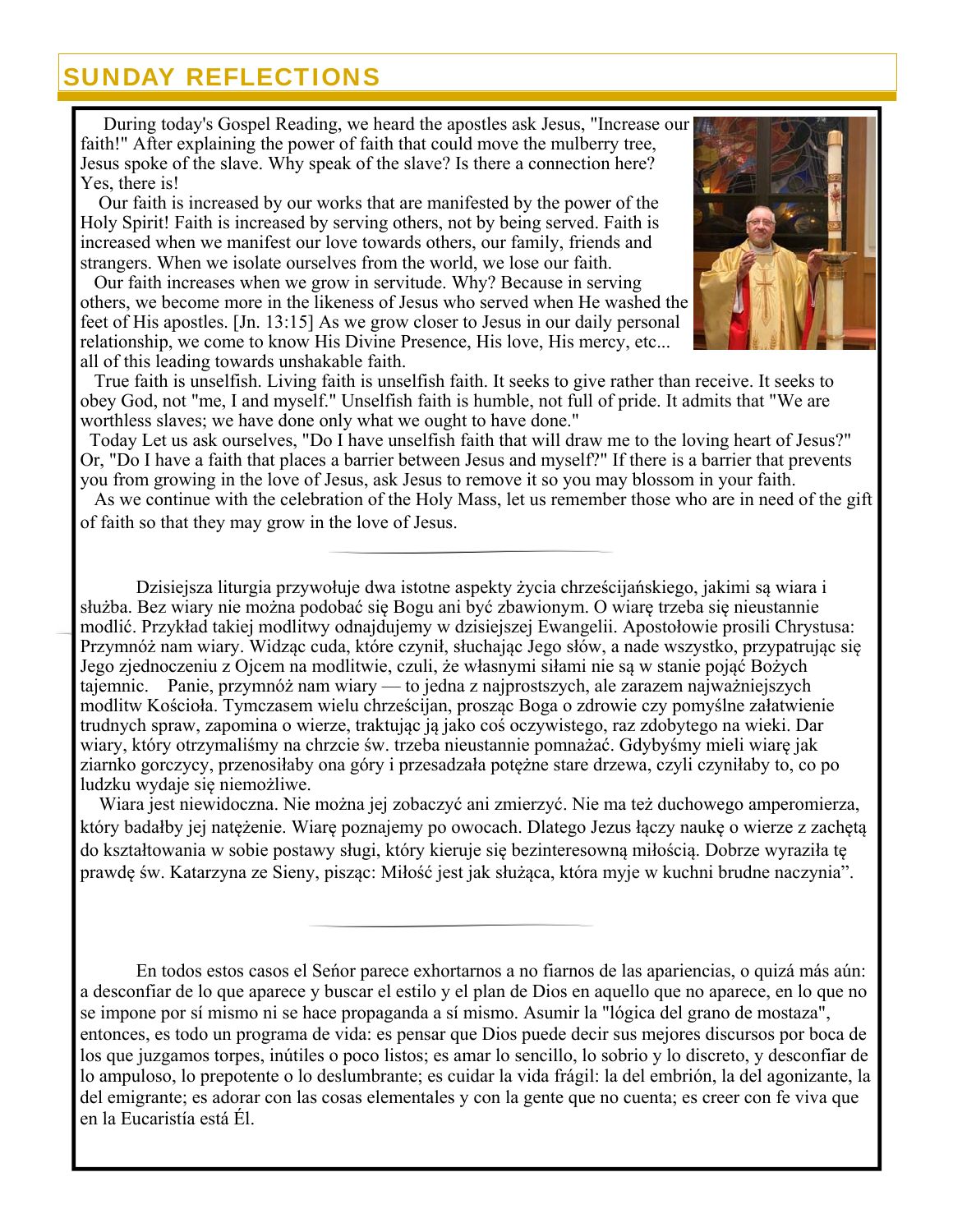

#### **PRAYERS OF THE FAITHFUL FOR THE SICK AND/OR HOMEBOUND. God of love, ever caring, ever strong,**

**stand by us in our time of need. Watch over (name) who is sick and grant him/ her your healing and peace. Amen.**

Joseph Adamek Jose Francisco Aguilera Jeff Alter Mary Alter Cindy Beltran Shanen Beltran Patricia Burke Joan Cada Mickey Chavez Brenda Delgado Hannah Carroll Maime Cervantes Jesse Elizondo John Fitzgerald Katie Frederick Josephine Gapultos Ronald Getches Rudy Gonzalez Fran Gorz Geri Griggs Wilma Gumber Maria Guzman Stella Jeziorny Helen Kacprowski John Kerwin Pat King Marian Klimek

Diane Kotula Charlene Kowalczyk Teri Krown Shirl Kucik Anita LaFrancis Marcy Leno Ann Macias Patty Macias Steve Marfise Carl Martello Rose Mrozek Rosie O'Sullivan Dorothy Pach Patti Pawlowski Cathy Pilny Marie Portillo Mario Reyes Laverne Rinella Florence Rybsky Diane Sal Hector Salazar Monica Ashley Servin Jennifer Smith Jerry Suski Marvin Zabilka Bertha Zaplatosch Joanna Zieba

**Please contact the Parish Office to add to delete a name from this list. Also, contact us if you would like a priest/deacon or minister of care to visit you in the hospital or at your home.** 

# TABERNACLE CANDLES

 In Loving Memory of Bernice Vescovi (George) God's Healing Blessing For Fran Gorz (Mom & Family) In Loving Memory of Joseph Turrise (Wife) In Loving Memory of Mark Minonne (Family) In Loving Memory of Frank Matusewick (Rose) Love & Miss You Frank (Diana) In Thanksgiving to all my St. Richard friends for their prayers for a successful surgery. (Ann Adamek) Thanks to Joe & Margie for all your Tender Loving Care. (Ann Adamek) In Loving Memory of Magdalene DiGangi (Jarosik Family) In Memory of Barbara & Daniel Costa (Valli and Steve Divinenzo)

#### **27th Sunday in Ordinary Time**

"For God did not give us a spirit of cowardice but rather of power and love and self-control." 2 Timothy 1:7

Many of us compartmentalize our Faith, we bring it out only when we attend Mass or when we attend a parish event. Being a good steward requires discipline and striving to put God first in everything, all the time. The next time you are at a neighborhood party, at work or out shopping, would your actions signal to others that you are good and faithful servant of our Lord?

# **Liturgical Ministers for October 12th and October 13th**

| 4:30PM  | Fr. Felipe<br><b>Vaglienty</b> | H. Saternus              | J. Poineau, T. Poineau, S. Moy,<br>L. Saternus, B. Headtke                        | Viviana V., Adriana V.                        |
|---------|--------------------------------|--------------------------|-----------------------------------------------------------------------------------|-----------------------------------------------|
| 6:45AM  | Fr. Peter<br>Galek             | M. Scherger              | L. Kaluzny, E. Sauleiko, M. Shergen                                               | Kathy M., Sarah Cazares                       |
| 8:00AM  | Fr. Peter<br>Galek             |                          | K. Macias, A. Bobak                                                               |                                               |
| 9:30AM  | Fr. Felipe<br>Vaglienty        | R. Ordzowialy            | <b>Sr. Eunice, M. Escobar, D. Wroble,</b><br>M. Juarez, D. Dzielak, G. Rybakowski | Joseph & William Dias de<br>Sousa, Hayden G., |
| 11:00AM | Fr. Peter<br>Galek             | L. Jimenez               | M. Chyba, K. Garcia, J. Adamek,<br>L. Jimenez, I. Toscano, L. Mancilla, W. Kucik  | Isabella B., Mateo B.                         |
| 12:30PM | Fr. Felipe<br><b>Vaglienty</b> | L. Zamarron<br>V. Ocampo | A. Fuente, M. de los Angeles, R. Barraza                                          |                                               |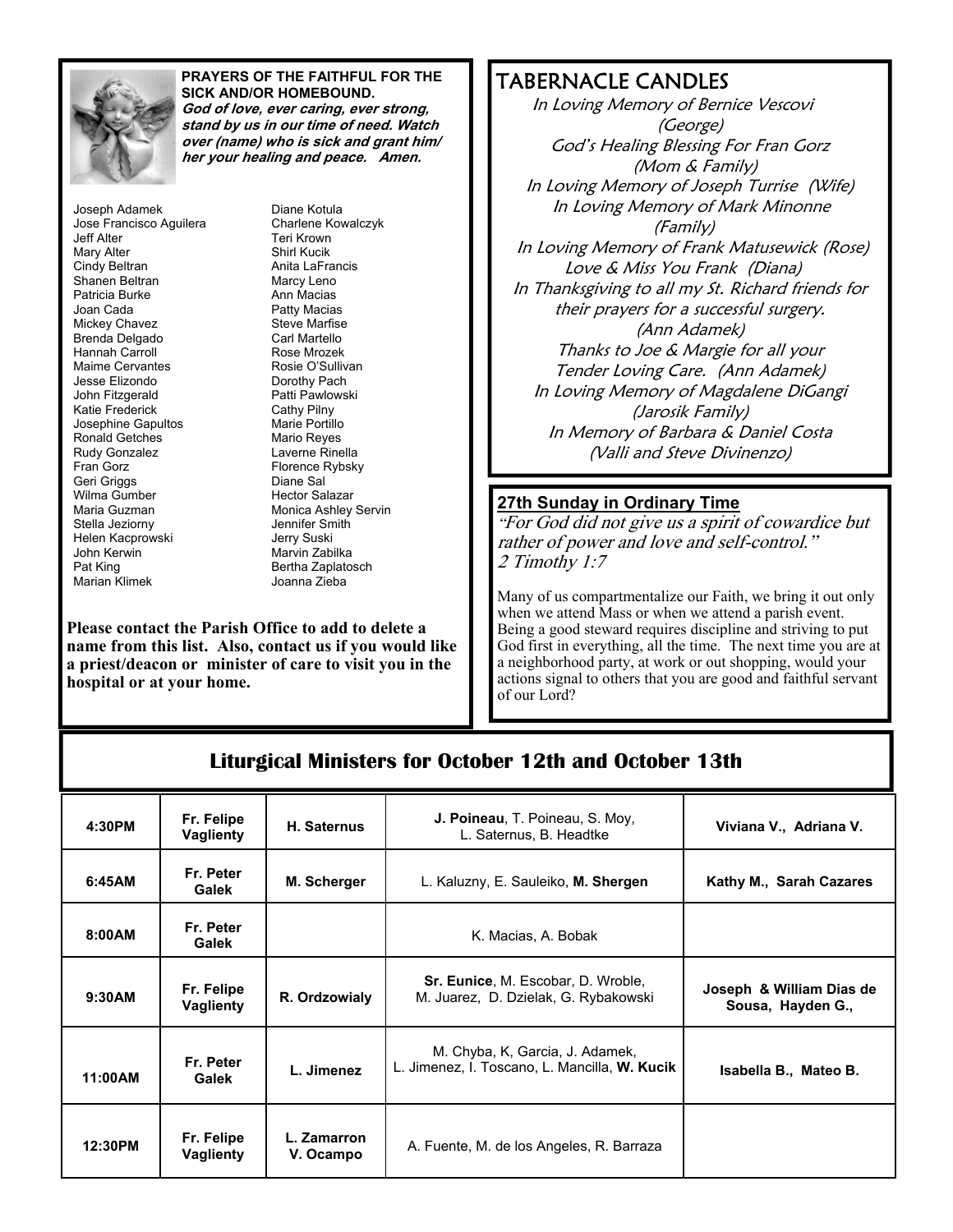

#### **BLESSING OF FIRST RESPONDERS: POLICE, FIREFIGHTERS & PARAMEDICS**  On Thursday,

October 10th at 9:30am in observance of St. Florian and St. Michael the Archangel, our parish and school is hosting a community prayer service and blessing for our FIRST RESPONDERS outside our church at 50th and Kostner Ave.

St. Florian is the patron saint of firefighters and paramedics, those men and women who give of themselves in order that we might be saved.

St. Michael is the patron saint of police officers and law enforcement. "Blessed are the peacemakers for they will be called children of God." Matthew 5:9

Local law enforcement from the 8th District have been invited to join us. All parishioners are welcome to come and thank our first responders for the work that they do for our community.

# **TEVIRTUS<sup>®</sup>VIRTUS TRAINING**

 All the parishes of the Archdiocese of Chicago are fully committed to providing the children and youth they serve with an environment that provides excellence in religious and spiritual formation and sensitivity in pastoral care while keeping them safe from those who might harm them. In order for our parish to be in compliance with the directives set forth by the United States Conference of Catholic Bishops, we will be hosting a Virtus Training Session here, at St. Richard, on **Monday, November 4th, at 6:30PM,** in our parish hall.

 **This session is for any parish and/or school volunteers who have not attended a class in the past. All parish volunteers, who come in contact with children under the age of 18, are required to attend this session.** This would include all school volunteers, ushers, choir members, Eucharistic Ministers, lectors, cantors, scout leaders, and coaches, etc. **To register go to www.archchicago.org or call the parish office at 773-585-1221.**



**Walking hours in the Gym are:**

 **Monday through Friday** 

**1:00pm—2:00pm** 

 **All are welcome to come and walk!**

#### **PLEASE REMEMBER IN PRAYER ALL OF OUR SERVICEMEN AND WOMEN SERVING OUR COUNTRY ESPECIALLY:**

**Sgt. Daniel Frost - U.S. Army Armando Murillo - U.S. Marines - Iraq Edmundo Erestain - U.S. Navy Raul Madrigal, Jr., Special Forces - U.S. Navy Pfc. Armando J. Rios - Ill National Guard - Iraq Radek Mazur - Ill National Guard - Afghanistan George Harlan - U.S. Air Force Juan Carlos Mendoza - U.S. Air Force Angela A. Cervantes - U.S. Navy Chelsea Botello - U.S. Army Sgt. Nicholas Raymer - U.S. Marines Rick Morales - U.S. Navy Jacob Kash—U.S. Army** 





**Quick Money\*\* Wins** If the following card is selected, you win: \$100 - Queen of Clubs \$100 - Queen of Diamonds \$100 - Queen of Spades \$250 - Joker<br>If the Joker card is selected the winner receives \$250 in winnings:<br>and the Queen of Hearts 50/50 Raffle drawing board starts over! 50% of progressive pot - Queen of Hearts

\*\*Cannot be combined with the \$50 automatic win. **6 raffle tickets for \$5**  $\overline{a}$ 

Raffle tickets are sold at Guide's & St. Richard Parish Office



The second round of Queen of Hearts started on May 1, 2019 and was won on September 18, 2019, 21 weeks, with a winning pot of \$20,610.

**Jackpot starts at: \$10,340** 

**#27 (3 of Hearts) was pulled last week.**